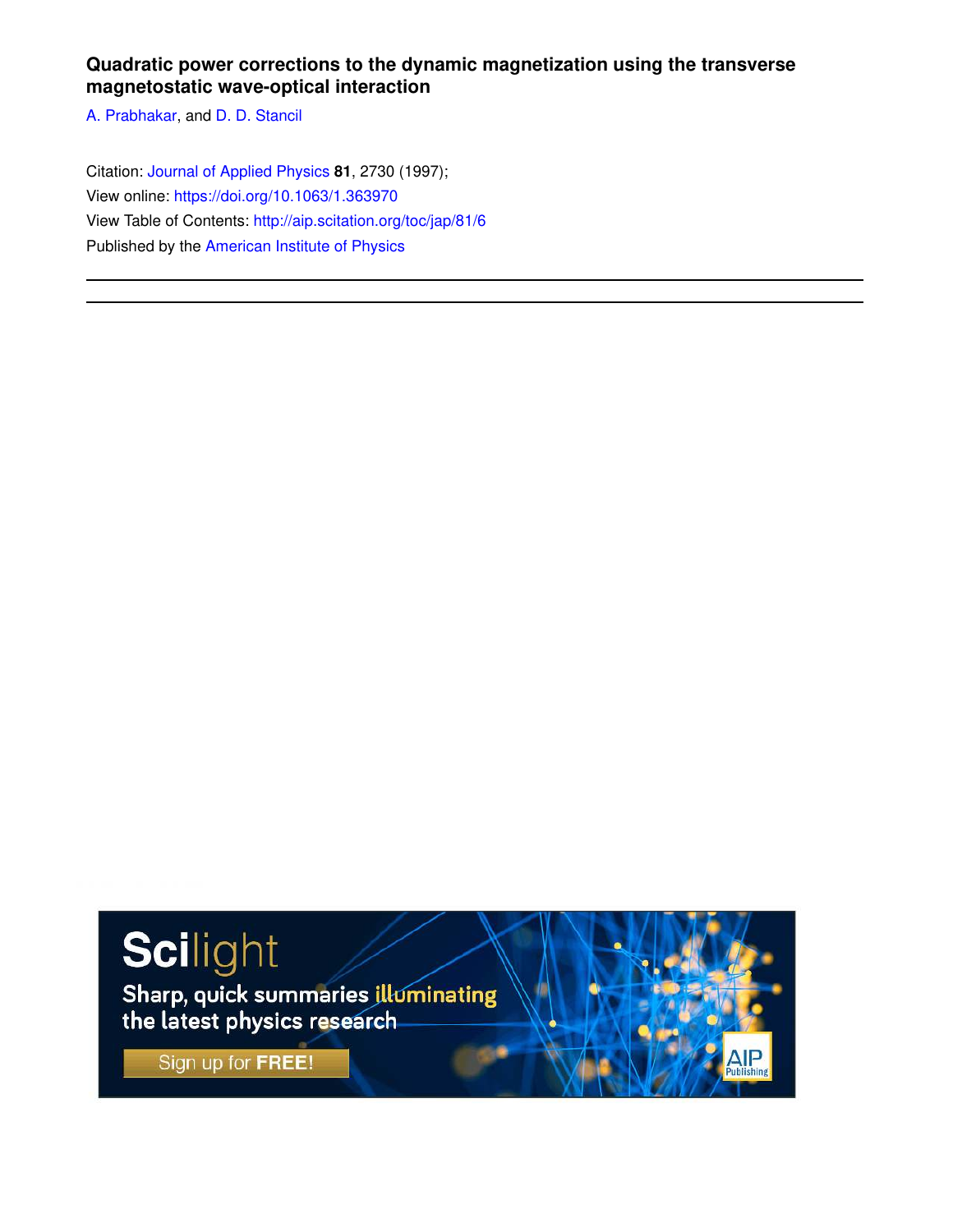# **Quadratic power corrections to the dynamic magnetization using the transverse magnetostatic wave-optical interaction**

A. Prabhakar<sup>a)</sup>

*Department of Physics, Carnegie Mellon University, Pittsburgh, Pennsylvania 15213*

D. D. Stancil

*Electrical and Computer Engineering, Carnegie Mellon University, Pittsburgh, Pennsylvania 15213*

(Received 11 November 1996; accepted for publication 3 December 1996)

A microstrip T-transducer excites forward volume magnetostatic waves (MSWs) in a  $[BiLu]_3Fe_5O_{12}$  film. An optical beam is edge coupled into the film and the transverse MSW–optical interaction is observed at high microwave power levels. Using the coupled mode equations, we demonstrate that a T-transducer causes the intensity of the diffracted beam to be a product of terms involving the magneto-optic coupling coefficient  $(\kappa)$  and the phase mismatch between the optical guided modes and the MSWs. Taylor series expansions for  $\kappa$  and the MSW wave number ( $\beta$ ) are used to obtain an analytic expression for the MSW–optical interaction. The dependence on  $\beta$  causes a shift in the interaction spectrum with increasing power. After correcting for this shift, the residual dependence on power is attributed to a quadratic correction to the dynamic magnetization which in turn affects  $\kappa$ . We demonstrate how the quadratic dependence plays an important role in accurately determining an expansion for the MSW dispersion relation. © *1997 American Institute of Physics.*  $[$ S0021-8979(97)02606-6]

### **I. INTRODUCTION**

The interaction between optical guided modes and magnetostatic waves  $(MSWs)$  was observed over a decade ago<sup>1,2</sup> and is now well documented. At low microwave power levels, the dynamic magnetization is usually described by the linear approximation to the Landau–Lifshitz equation. As we increase the input microwave power, the increase in dynamic magnetization causes a reduction in the demagnetizing field and a subsequent shift in the microwave passband. Such a shift was reported in experiments on MSW delay lines<sup>3</sup> and in the transverse  $MSW$ –optical interaction.<sup>4</sup> This phenomenon was explained by the inclusion of the lowest order nonlinear terms in the Landau–Lifshitz equation.

In the present experiment, we use the transverse MSW– optical interaction to determine the quadratic coefficients in a Taylor series expansion for the magneto-optic coupling coefficient  $(\kappa)$ . Such a study is facilitated by the use of a microstrip T-shaped transducer instead of the conventionally used L-shaped transducer. We solve the coupled-mode equations for the new geometry in Sec. II. After correcting for the effects of the lowest order nonlinear terms, the residual dependence of the MSW–optical interaction on microwave power is attributed to the next higher order term in the Taylor series. In Sec. III we analyze our experimental data and measure the quadratic coefficient in the Taylor series.

In the presence of high microwave power, there can be a significant change in the temperature of the film. This causes a reduction in the demagnetizing field which results in a shift in the microwave passband. This shift is similar to that observed by the inclusion of the lowest order nonlinear terms in the MSW dispersion relation. In Sec. IV we build a simple heuristic model that allows us to estimate the effects of thermal demagnetization under steady state conditions.

It was recently shown that the third order derivative with respect to wave number in the MSW dispersion relation has a significant effect on the propagation of MSW envelope solitons.<sup>5</sup> Likewise, it is conceivable that as we increase microwave power, researchers will begin to observe a nonlinear dependence on power in the dispersion relation. The quadratic coefficient in an expansion for  $\kappa$  is a direct measure of the quadratic dependence of the dynamic magnetization on input power. The MSW–optical interaction allows us to estimate the second order power dependence in a Taylor series expansion for the edge of the MSW passband. A typical calculation is shown in Sec. V.

This technique of measuring the change in dynamic magnetization is possible only in films with a large ferromagnetic linewidth and having a high threshold for the excitation of parametric spin waves. The study of MSW–optical interactions in the presence of parametric spin waves is more complicated and has been addressed by other researchers.<sup>6</sup>

## **II. THEORY OF MSW–OPTICAL INTERACTION**

A schematic of the experimental setup is shown in Fig. 1 and is used as a basis for our theoretical model. A TM polarized optical beam is edge coupled into a  $Bi_{0.8}Lu_{2.2}Fe_5O_{12}$  film of thickness 6.3  $\mu$ m. Forward volume MSWs are excited by placing the film in physical contact with a T-transducer. The transducer has a total length (2*L*) of 1 cm, a width of  $\sim$  50  $\mu$ m and is deposited on a 250  $\mu$ m Alumina substrate. The microwave signal is modulated using a low frequency square wave which in turn is used by a lock-in amplifier as a reference signal to monitor the intensity of the TE polarized light. This seemingly complicated T-transducer structure serves a definite purpose. The MSWs excited by each arm of the transducer have a relative phase shift of 180°, resulting in somewhat unusual device characa)Electronic mail:anilp@cmu.edu entity control of the rest of this section is devoted to developing a a allocation of the rest of this section is devoted to developing a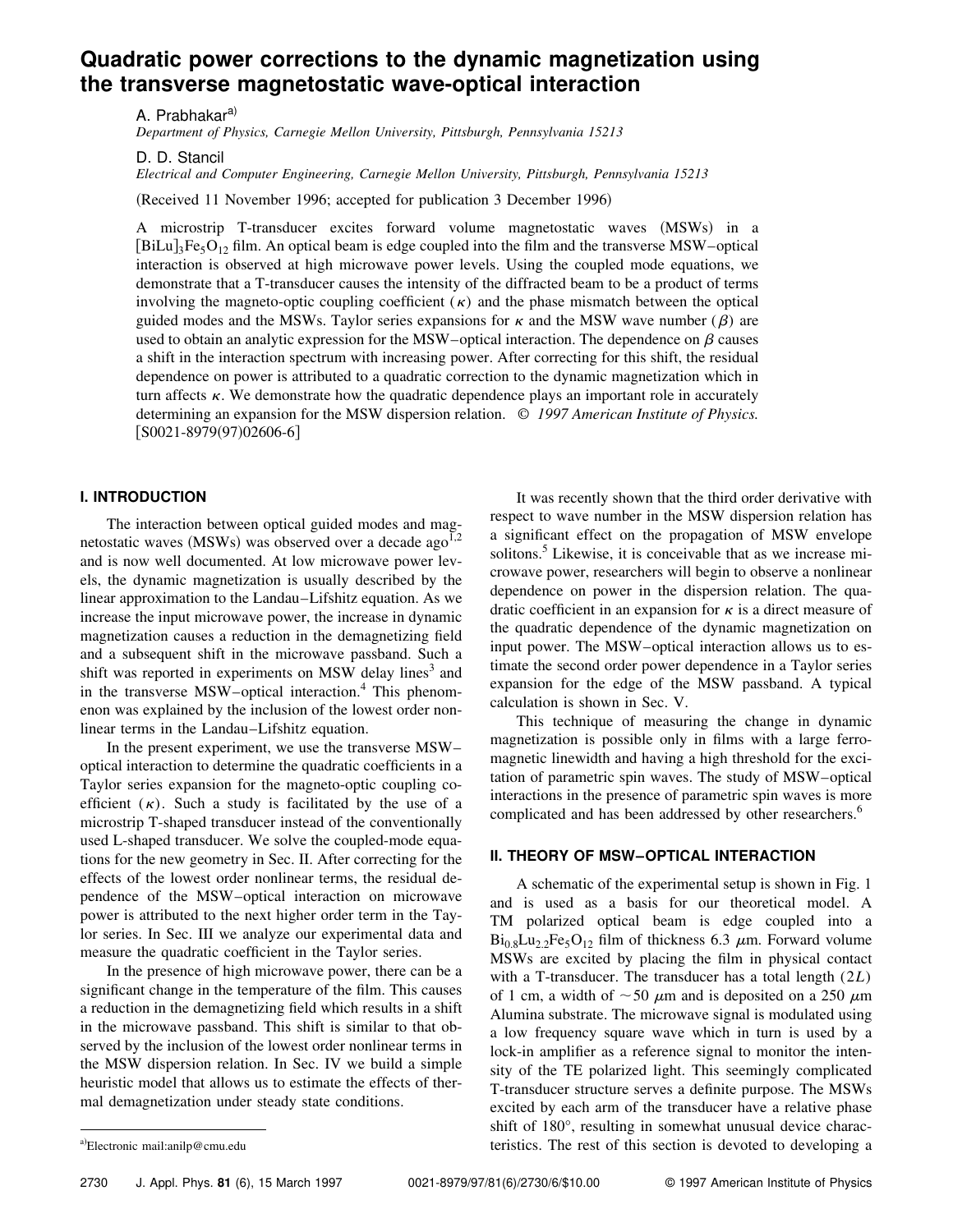

FIG. 1. Transverse MSW–optical interaction geometry using a T-transducer. The sign of the coupling coefficient changes as the optical modes cross the center of the transducer.

theoretical foundation for the MSW–optical interaction and its dependence on the microwave power fed into the T-transducer. Subsequent sections will deal with the interpretation of our experimental observations based on this theory.

#### **A. Coupled mode theory**

The interaction between optical guided modes and propagating MSWs can be described by the coupled mode equations.<sup>7</sup> If we identify the input amplitude of the TM light as  $A_0$  and that of the TE light as  $B_0$ , the solutions to the coupled mode equations for an interaction length  $z$  are<sup>8</sup>

$$
A(z) = f(A_0, B_0, \kappa, \Delta, z)
$$
  
=  $e^{-i\Delta z/2} \Bigg( A_0 \cos \beta_0 z + \frac{\kappa B_0 + (i\Delta/2)A_0}{\beta_0} \sin \beta_0 z \Bigg),$   

$$
B(z) = g(A_0, B_0, \kappa, \Delta, z)
$$
  
=  $e^{i\Delta z/2} \Bigg( B_0 \cos \beta_0 z + \frac{-\kappa A_0 - (i\Delta/2)B_0}{\beta_0} \sin \beta_0 z \Bigg),$ 

where  $\Delta = [\beta_A - \beta_B \mp \beta_{MSW}] \cdot \hat{z}$  is the phase mismatch with  $\beta$  corresponding to the wave number for a respective wave (as denoted by the subscript),  $\kappa$  is the coupling coefficient and  $\beta_0 = \sqrt{\kappa^2 + (\Delta/2)^2}$ .

Due to the relative phase shift of 180° between the MSWs excited by each arm of the transducer,  $\kappa \rightarrow -\kappa$  as the optical beam propagates from one region of the film to another. This process has been shown schematically in Fig. 1. We obtain the solutions for the MSW–optical interaction employing a T-transducer by evaluating  $(1)$  with the following boundary conditions:

$$
A(0) = 1, B(0) = 0,
$$
  
\n
$$
A(L) = f(A(0), B(0), \kappa, \Delta, L),
$$
  
\n
$$
B(L) = g(A(0), B(0), \kappa, \Delta, L),
$$
  
\n
$$
B(2L) = g(A(L), B(L), -\kappa, \Delta, L),
$$
\n(2)

where  $f$  and  $g$  were defined in  $(1)$ . The resulting intensity of the diffracted TE beam is given by

$$
|B(2L)|^2 = \frac{\kappa^2}{\beta_0^2} \sin^2(2\beta_0 L) \left(\frac{\Delta}{\beta_0} \sin(2\beta_0 L) \cos(\Delta L) -2 \cos(2\beta_0 L) \sin(\Delta L)\right)^2.
$$
 (3)

Using the approximations  $sin(x) \approx x - (x^3/6)$  and  $cos(x) \approx 1$  $-(x^2/2)$ , we find that the lowest order terms in  $\Delta L$  vanish and  $|B(2L)|^2 \rightarrow 0$ . This result is also intuitively sound. When  $\Delta$ =0, we expect the Faraday rotation in the two segments of the film to counteract and yield no net interaction signal. To analyze the behavior of the device, we retain the lowest order nonzero terms in  $\Delta L$ . The above approximations to the trigonometric functions yield errors less than 10% even as  $x \rightarrow \pi/3$ . The output optical intensity is found to be

$$
I = |B(2L)|^2 \propto \kappa^2 |\Delta|^6 L^8. \tag{4}
$$

It is worthwhile to note that in a similar analysis for the commonly used L-shaped transducer, the lowest order nonzero terms do not give us a dependence on  $\Delta$ . The T-structure allows us to exploit the inherent dependence of *I* on the input microwave power via the  $\beta_{MSW}$   $\hat{z}$  term in  $\Delta$ . This added freedom does however come at the cost of a reduction in the efficiency of the MSW–optical interaction.

#### **B. Microwave power dependence**

We shall now address the question of how the intensity of the diffracted optical beam changes with an increase in input microwave power. In a film with  $\phi_F$  and  $\phi_{CM}$  as the Faraday and Cotton–Mouton rotations, respectively, saturation magnetization *M<sup>s</sup>* and dynamic magnetization  $m_p = \sqrt{m_y^2 + m_z^2}$ , the coupling coefficient is given by<sup>9</sup>

$$
|\kappa| = \frac{1}{2} |\phi_F - \phi_{CM}| \frac{m_\rho}{M_s} = \lambda m_\rho.
$$
 (5)

This expression for  $|\kappa|$  is accurate to  $O(m_{\rho})$ . In the appendix, we calculate the  $O(m_\rho^2)$  correction to (5) for our experiment and show that it can be neglected under the approximations of (i) a constant magnetization through the thickness of the film and (ii) circularly polarized MSWs. Using the ortho-normalization of MSW modes,  $m<sub>o</sub>$  can be expressed in terms of the frequency  $\omega$  and the microwave power *P*  $(in$  mW/mm $)$  as<sup>8</sup>

$$
m_{\rho} = \frac{2}{d} \sqrt{\frac{2P}{\omega \mu_0}} \equiv \tau \sqrt{P}.
$$
 (6)

Here *P* is the power per unit length coupled into MSWs on either side of the transducer and is half the total power fed into a perfectly matched bidirectional transducer. Since the above equation is true only when  $m_\rho \ll M_s$ , we expect to observe deviations from this behavior as we arbitrarily increase *P*. We introduce the phenomenological parameter  $\xi$ (with units of mm/mW) so that  $m_\rho^2$  now has a nonlinear power dependence of the form

$$
n_{\rho}^{2} = \tau^{2} P (1 + \xi P). \tag{7}
$$

*m*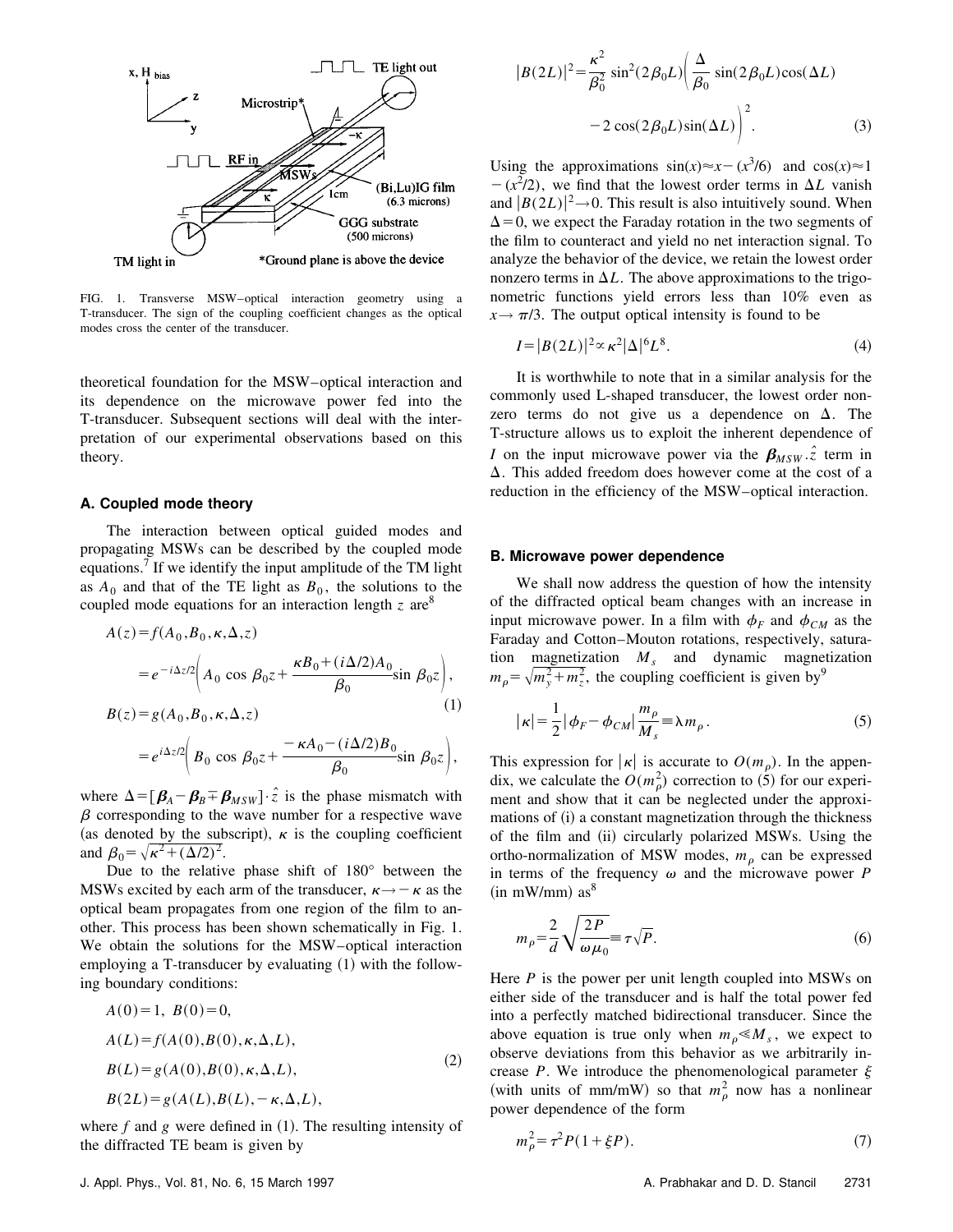With  $|\kappa|^2 = \lambda^2 m_\rho^2$  we can monitor the deviations from the linear power dependence using a Taylor series expansion near  $(P_0, \omega_0)$ . With  $\delta p = P - P_0$ ,  $\delta \omega = \omega - \omega_0$  and  $\tau_0 = \tau(\omega_0)$ , we find

$$
\frac{|\kappa|^2}{P} = \lambda^2 \tau_0^2 \left( 1 + \xi \delta p - \frac{\delta \omega}{\omega_0} (1 + \xi P_0) \right) + O[(\delta p)^2, (\delta \omega)^2].
$$
\n(8)

We can also expand the phase mismatch  $\Delta$  in a Taylor series, keeping  $\beta_{TE}$  and  $\beta_{TM}$  fixed, to obtain

$$
\Delta = \Delta_0 - \beta_P \delta p - \beta_\omega \delta \omega + O[(\delta p)^2],\tag{9}
$$

where  $\Delta_0 = \Delta(P_0, \omega_0)$ ,  $\beta_P = (\partial \beta/\partial P)_\omega$ ,  $\beta_\omega = (\partial \beta/\partial \omega)_P$ and  $\beta = \beta_{MSW}$ . We define a normalized output optical intensity  $I' \propto I/P$  and combine (4), (8) and (9) to find

$$
I' = \lambda^2 \tau_0^2 \left( 1 + \xi \delta p - \frac{\delta \omega}{\omega_0} (1 + \xi P_0) \right) \left[ \Delta_0^6 - 6 \Delta_0^5 (\beta_P \delta p + \beta_\omega \delta \omega) \right] + O[(\delta p)^2].
$$
 (10)

The  $\beta_p \delta p$  term in (10) causes the MSW–optical interaction spectrum to shift towards higher frequencies as we increase microwave power. This shift was observed by Cash and Stancil<sup>4</sup> and was explained by the inclusion of  $O(\delta p)$  terms in the MSW dispersion relation. The lower edge of the MSW passband shifts linearly with power and the shift is given by

$$
\delta \omega = \left(\frac{\partial \omega}{\partial P}\right)_{\beta} \delta p \equiv \omega_P \delta p. \tag{11}
$$

 $\omega_p$  is usually calculated from the MSW dispersion relation and is found to be $<sup>4</sup>$ </sup>

$$
\omega_P = \frac{4\,\omega_M}{\omega_0 \mu_0 M_s^2 d^2},\tag{12}
$$

where  $\omega_M = -\gamma \mu_0 M_s$  and  $\gamma = -2\pi (28 \text{ GHz/T})$ . This expression does not account for a change in  $M<sub>s</sub>$  due to a thermal demagnetization of the film. In Sec. IV, we shall build a heuristic model to estimate the thermal effects.

If we follow the line  $\omega = \omega_0 + \omega_p \delta p$ , we are following the  $O(\delta p)$  shift in the passband with increasing power. Since  $\beta$  is a function of our location in the passband, this also ensures that  $\beta = \beta(P_0, \omega_0) + O[(\delta p)^2]$ . Mathematically, this is merely an exercise in partial derivatives that yields

$$
\omega_P = -\beta_P/\beta_\omega
$$
  
\n
$$
\Rightarrow \beta_\omega \delta \omega = -\beta_P \delta p.
$$
 (13)

Consequently, only  $O[(\delta p)^2]$  contributions from  $\Delta^6$  remain in (10). Typically,  $\omega_P / \omega_0 \sim 10^{-4}$  mm/mW and has a negligible effect on *I'*. Thus, assuming  $\xi \ll \omega_p / \omega_0$ ,

$$
I' = \lambda^2 \tau_0^2 \Delta_0^6 \left( 1 + \xi \delta p - \frac{\omega_P}{\omega_0} (1 + \xi P_0) \delta p \right) + O[(\delta p)^2]
$$
  

$$
\approx \lambda^2 \tau_0^2 \Delta_0^6 (1 + \xi \delta p).
$$
 (14)

Since  $I' \propto I/P$ , the linear term in (14) represents a quadratic term in  $|\kappa|^2$  which in turn is a measure of the quadratic power dependence in  $m_\rho^2$  Thus, an experiment that measures

FIG. 2. MSW–optical interaction spectrum for different input microwave power levels. The arrow marks a particular feature in the spectrum that shifts with an increase in power.

the linear dependence of  $I'$  can be used to study the manner in which microwave power affects the dynamic magnetization of forward volume MSWs.

#### **III. EXPERIMENTAL RESULTS**

Figure 2 shows the interaction spectrum at two different power levels with the arrows marking a particular feature in the spectrum. We monitor the height of the peak marked by the arrow as we increase the input microwave power from 16.6 to 26.7 dB m in steps of 0.1 dB. These power levels are measured as the total power fed into the device. Assuming a perfectly matched and lossless bidirectional transducer 10 mm long, this is 20 times the quantity defined as *P* in Sec. II B. The normalized intensity  $I'$  is shown in Fig. 3 and has been fit to a straight line. A shift in the interaction spectrum of 1.1 MHz mm/mW was determined by studying a density plot of the data over a wide range of frequencies and power levels.<sup>10</sup> The microwave signal was generated using a sweep oscillator that has a plug-in with an accuracy of  $\pm 0.5$  dB. The finite accuracy will change  $P_0$ (mW/mm) by a constant factor. However, we are concerned only with the slope of the line and our analysis is limited by the  $\pm 0.01$  dB resolution of our input microwave power. Since we had to normalize our measured signal with respect to the input power to obtain  $I'$ , the resolution of the *x* axis in Fig. 3 puts a lower bound on any correction terms we may obtain from our analysis of



FIG. 3. Experimental variations in the normalized optical intensity  $(I')$  as we follow the peak marked in Fig. 2. The data was divided by its maximum value and then fit by the method of least-squares to the straight line  $y=15.8(1+0.011x)$  with  $\chi^2=0.88$ , where *x* is a measure of the input power fed into the device.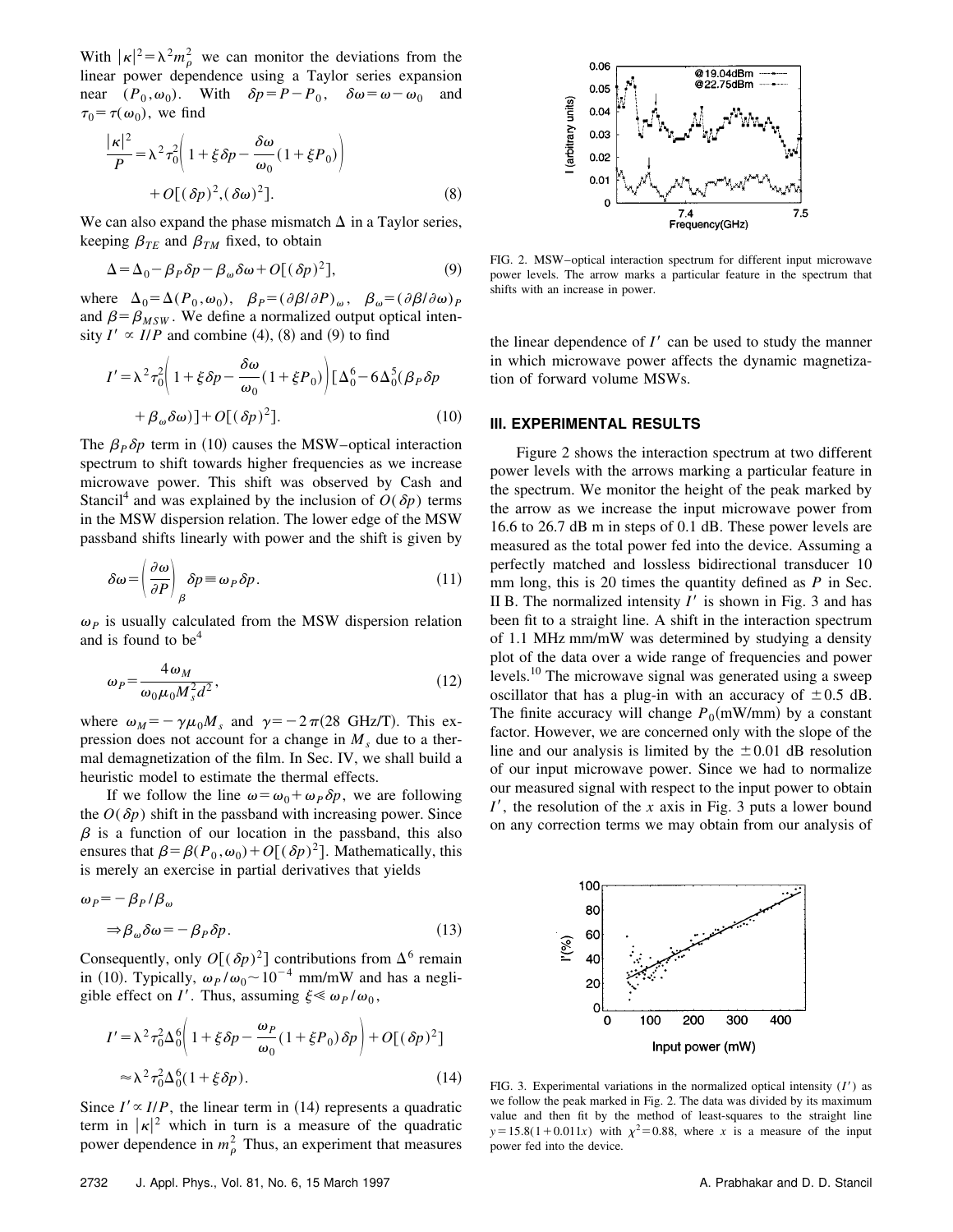the above data. However, the observed linear dependence in Fig. 3 is too large an effect to be attributed to the finite resolution of our power source.

To facilitate a comparison with the theory in Sec. II B, we need to rescale the  $x$  axis by a factor of 20, thereby converting the power levels into units of mW/mm for MSWs on one side of our transducer. With  $P_0 = 2.3$  mW/mm  $(16.6$ dB m fed into the transducer), the experimentally obtained linear fit can be rewritten in the form  $I' = 23.8(1+0.14\delta p)$ . Comparing this line with the theoretical expression in (14), we obtain  $\xi \sim 0.14$  mm/mW. Since  $\tau^2 \xi$  was introduced as the coefficient of  $P^2$  in our expression for  $m_\rho^2$ , we find that the MSW–optical interaction can be used to measure the quadratic power dependence in the dynamic magnetization.

#### **IV. THERMAL EFFECTS**

The propagation loss for MSWs causes a significant heating of the sample at high microwave power levels. This reduces the saturation demagnetization of the film causing the MSW passband to shift upwards in frequency. The shift depends on the orientation of the sample in the external magnetic field and is  $\sim$  8 MHz/ °C for forward volume MSWs.<sup>11</sup> Since this effect is very similar to the frequency shift observed in the MSW–optical interaction, it is worthwhile for us to estimate the temperature of the film close to the microwave transducer.

The shift in the MSW passband,  $\omega_p \delta p$ , was measured first as we increased the input microwave power by 20 dB, in steps of 0.1 dB, and then as we decreased it. There was no evidence of any transient thermal behavior when we compared the data recorded in the two experiments. The data shown in Sec. III was obtained with a time constant of 10 s on the lock-in amplifier. The thermal time constant of the sample appeared to be much shorter than the characteristic time constants of our experiment. Therefore, we focus our attention on evaluating the steady state thermal behavior. The substrate has a thickness  $d_s = 500$   $\mu$ m while the film is a mere 6.3  $\mu$ m. Although most of the heat is generated by the dissipation of MSWs in the film, the steady state thermal behavior is likely to be dominated by the thermal characteristics of the gadolinium gallium garnet  $(GGG)$  substrate.

To maximize the MSW–optical interaction, the film is aligned so that the optical beam passes close to the transducer. Any thermal effects observed in the MSW–optical interaction are dominated by the temperature of the film beneath the transducer. A schematic of the assumed temperature profile in the substrate is shown in Fig. 4. It is reasonable to assume that the temperature of the film is a maximum close to the transducer where the power dissipated in the film is a maximum, or equivalently,  $(\partial T/\partial y)_{y\to 0} = 0$ . We note that there is an air gap between the microstrip circuit and the film and we choose to neglect the heat lost to the surroundings by convection along  $+\hat{x}$ . Consequently, the heat flow  $H=-\nabla T$  at the transducer is directed into the substrate along  $-\hat{x}$ . With a room temperature  $T_0$  on the other side of the substrate, we now have a simple conduction problem, as shown in Fig. 5, for a segment of the substrate with thickness



FIG. 4. Schematic showing the assumed temperature profile in the GGG substrate. The heat flow close to the transducer is directed in the  $-\hat{x}$  direction.

 $d_s$ , width  $\delta y$ , length 2*L* and conductivity<sup>12</sup>  $k = 8.5$  W  $m^{-1}K^{-1}$ . As a reminder,  $\delta P$  shown in Fig. 5 has units of power per unit length and is consistent with our definition of *P* in earlier sections.

The power per unit length,  $\delta P$ , is dissipated in a width  $\delta y$  beneath the transducer. The thermal conduction is expressed mathematically in the form

$$
\delta P = \frac{k}{d_s} (T - T_0) \, \delta y. \tag{15}
$$

The power per unit length associated with MSWs propagating away from a bidirectional transducer is described by  $P(y) = P_0 e^{-\alpha |y|}$ , where  $\alpha = 7.2$  cm<sup>-1</sup> (31.3 dB/cm) is the decay constant for this film.<sup>4</sup> Since the derivative of  $P$  is undefined at  $y=0$ , we calculate the change in power beneath the transducer as the sum of the power lost in a width  $\delta y/2$ on either side of the transducer. With equal amounts of power lost on both sides, we find

$$
\delta P = 2 \cdot \frac{\delta y}{2} \left( \frac{dP}{dy} \right)_{y \to 0^+} = \alpha P_0 \delta y. \tag{16}
$$

Combining  $(15)$  and  $(16)$ , we obtain the temperature difference

$$
T_{y \to 0} - T_0 = \frac{\alpha P_0 d_s}{k}.
$$
\n(17)

We can now estimate the effects of thermal demagnetization in the film as follows:



FIG. 5. Characteristic lengths and boundary conditions for thermal conduction beneath the transducer.  $\delta P$  is defined in units of power per unit length.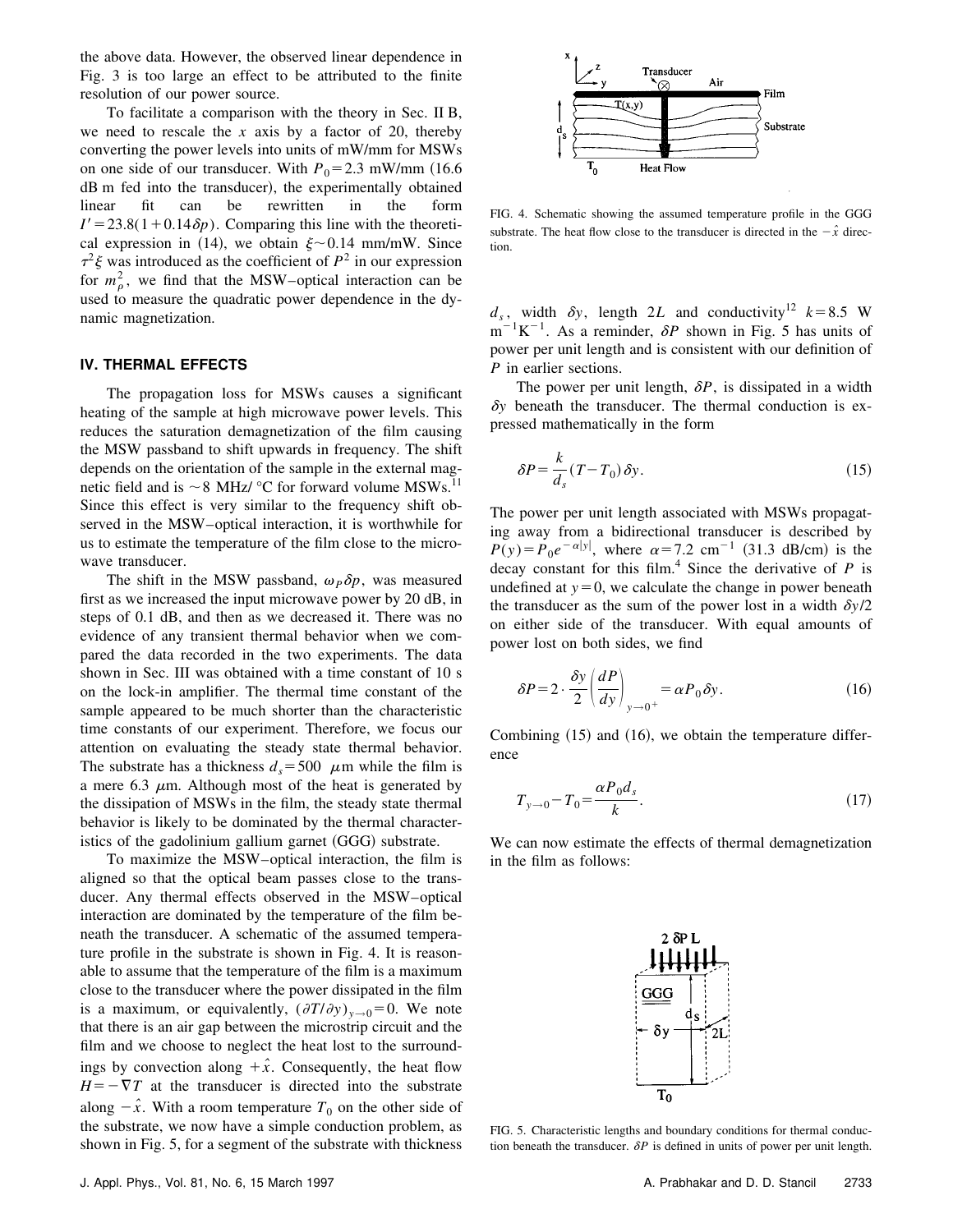$$
\left(\frac{d\omega}{dP}\right)_{m_{\rho}} = \left(\frac{d\omega}{dT}\frac{dT}{dP}\right)_{m_{\rho}} \approx 2\,\pi (0.17 \text{ MHz-mm/mW}).\tag{18}
$$

This shift is comparable to the frequency shift of  $2\pi(0.44)$ MHz mm/mW) obtained by evaluating (12) at  $\omega_0 = 2 \pi (7.3)$ GHz).

The model described above is extremely simple and only allows us to estimate the order of magnitude of the thermal demagnetization in our experiment. It does however indicate that the influence of thermal effects in this experimental geometry cannot be entirely ignored. Since  $\omega_p$  in Sec. III was obtained by following the experimentally observed shift in the interaction spectrum, it undoubtedly measures a frequency shift that results from a combination of increasing dynamic magnetization and thermal demagnetization.

#### **V. CHANGES IN MSW PASSBAND**

The addition of a quadratic power term in the dynamic magnetization allows us to calculate the higher order corrections to the MSW dispersion relation. The inclusion of terms of  $O(P_0^2)$  in this equation allows us to estimate the dynamic magnetization of circularly polarized MSWs near the bottom edge of the passband.

In an external magnetic field  $H_{dc}$ , the edge of the passband is given by  $\omega_0 = -\gamma \mu_0 (H_{dc} - M_s \cos \theta) \equiv \omega_{dc} - \omega_M \cos \theta$ , where  $\sin \theta = m_{\rho}/M_s$ . With  $m_{\rho} \ll M_s$ , the dependence on  $\theta$ can be expressed as

$$
\cos \theta = \sqrt{1 - \sin^2 \theta} \approx 1 - \frac{1}{2} \left( \frac{m_\rho}{M_s} \right)^2 + \frac{1}{8} \left( \frac{m_\rho}{M_s} \right)^4. \tag{19}
$$

At the edge of the passband,  $\beta=0$  and we are primarily interested in the shift in the passband as we increase the power without a change in the wave number. To obtain the  $O(P_0^2)$  dependence of  $\omega_0$ , we once again use a Taylor series expansion, this time expanding  $\omega_0(P)$  near  $P_0$ . The expansion yields,

$$
\omega_0(P) = \omega(P_0) + \omega'_0 \delta p + \frac{\omega''_0}{2} (\delta p)^2 + O[(\delta p)^3].
$$
 (20)

Evaluating the derivatives using  $(6)$  and retaining only the lowest order terms each time, we find

$$
\omega_0' = \left(\frac{\partial \omega_0}{\partial P}\right)_{P_0} = \frac{\omega_M \tau^2}{2M_s^2} + O(\xi P_0),\tag{21}
$$

$$
\omega_0'' = \left(\frac{\partial^2 \omega_0}{\partial P^2}\right)_{P_0} = \frac{\omega_M \tau^2}{M_s^2} \left(\xi - \frac{\tau^2}{4M_s^2}\right) + O(\xi P_0). \tag{22}
$$

The first derivative  $\omega_0'$  is merely the linear shift in the passband that was calculated in  $(11)$  and its lowest order term remains unchanged. The inclusion of  $O(\xi P_0)$  terms in  $\omega'_0$ gives us a slightly larger linear shift in the passband, but at our operating power levels, it continues to be of the same order of magnitude. In the presence of thermal demagnetization, measuring an increase in  $\omega'$  to check our estimate for  $\xi$  is an experimentally daunting task. However, with values of  $\tau^2 / M_s^2 \sim 10^{-4}$  mm/mW and  $\xi \sim 10^{-1}$  mm/mW, the domi-

Experimenters working with yttrium–iron garnet films have reported saturation effects in the linear shift of the passband.<sup>3</sup> Our observations on the transverse MSW–optical interaction using a  $[\text{BiLu}]_3\text{Fe}_5\text{O}_{12}$  film do not indicate such a saturation. This film has an unusually large ferromagnetic resonance linewidth of  $\sim$  3 Oe. Consequently, the Suhl instability threshold at the main resonance is at a higher power level. Increasing the input power above the threshold can cause the parametric excitation of spin-waves leading to an apparent reduction in the dynamic magnetization at the operating frequency. By staying below the threshold, we effectively rule out such a phenomenon in our experiments.

#### **VI. CONCLUSIONS**

We have observed a quadratic power dependence in the transverse MSW–optical interaction using a T-transducer. The solutions to the coupled mode theory for TM→TE conversion were suitably modified to describe the T-transducer geometry. After correcting for the lowest order nonlinear frequency shift in the interaction spectrum, we attribute the residual power dependence of the interaction signal to a quadratic correction in the dynamic magnetization. This is shown mathematically using Taylor series expansions for the MSW wave number and the magneto-optic coupling coefficient.

The quadratic power coefficient is about 0.1 mm/mW times the linear coefficient in our expansion for the dynamic magnetization. The resulting correction to  $m<sub>o</sub>$  will gain importance as we move into a regime where the shift in the MSW passband is no longer linearly dependent on power. More importantly, our results indicate a need to design new experiments that can measure the parameter  $\omega_0$ <sup>"</sup> in the dispersion relation. This would confirm our current estimates for the nonlinear power dependence in the dynamic magnetization. The magnitude of  $\xi$  can significantly affect the performance of high power MSW and MSW-optical devices.

We have also estimated the effects of thermal demagnetization in our experiment and show that it is comparable to the effect of increasing the dynamic magnetization at a constant temperature. Further experiments are necessary in order to completely isolate the two phenomena.

#### **ACKNOWLEDGMENTS**

We would like to express our gratitude to J. Peruyero for providing us with the BLIG film used in this experiment, to C. E. Patton for drawing our attention to the peculiarities of a T-transducer, to P. Kabos for raising the issue of thermal demagnetization, and to S. Prem Kumar for many discussions on the theoretical and experimental aspects of our device. This research was supported in part by the National Science Foundation under Grant No. ECS-9206817.